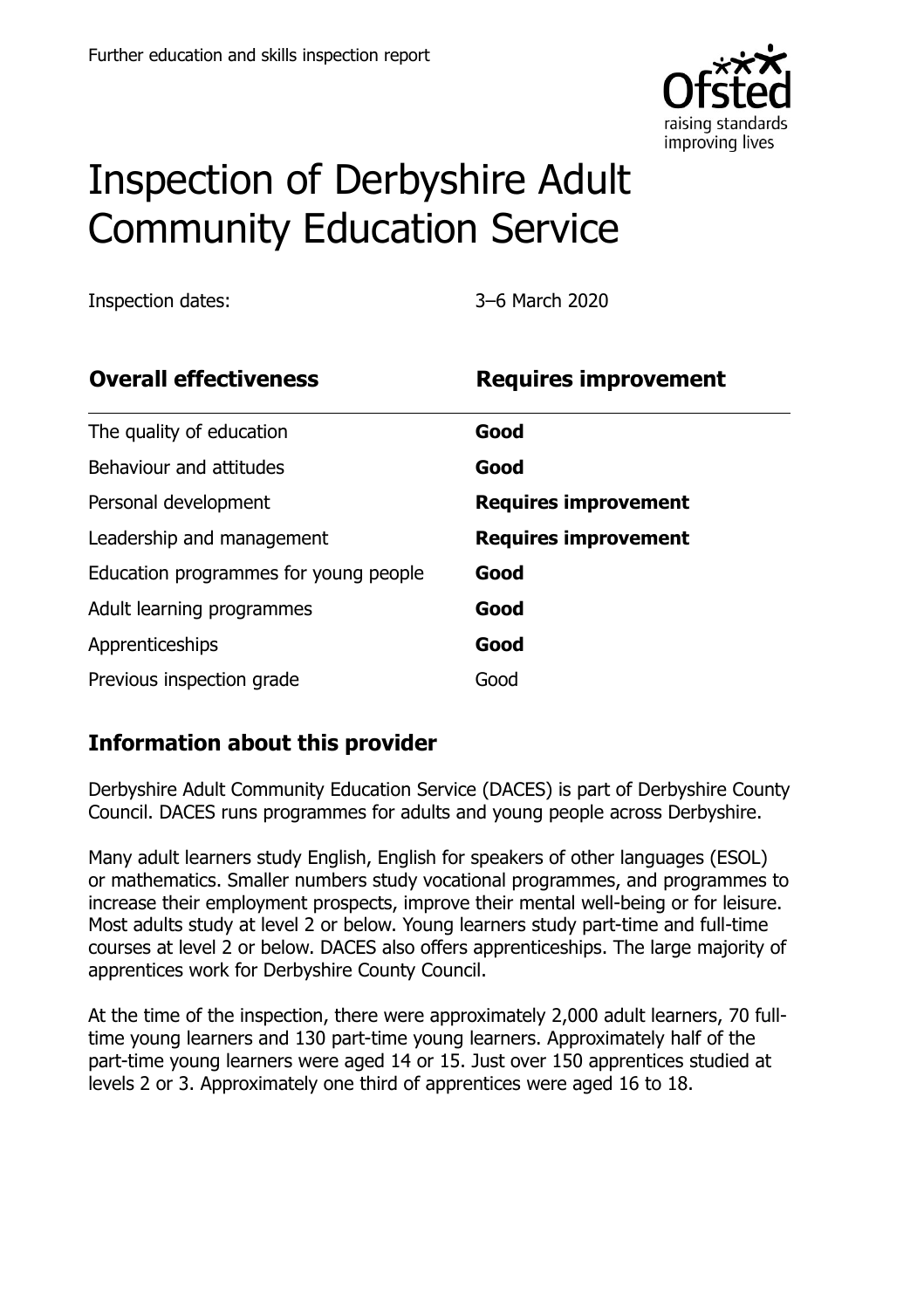

### **What is it like to be a learner with this provider?**

Learners and apprentices rightly value the calm, respectful and supportive culture. Almost all adult learners, apprentices and young learners behave well and work hard at the various learning venues across Derbyshire.

Many of the young people have had difficulties at school or in larger college settings. They benefit from small venues and friendly staff who are committed to helping them move into employment. Most adult learners receive useful academic and pastoral support from their tutors.

Tutors do not always have high enough expectations of learners. For example, in mathematics, English and ESOL classes, tutors frequently allow adult learners to arrive late or leave early. This disrupts the learning of others. Adult learners studying these subjects do not always benefit from challenging classwork. Tutors do not always encourage them to complete work at an appropriate pace. As a result, these learners gain new knowledge too slowly.

Adults on vocational programmes benefit from how tutors use examples from reallife job roles during classes. As a result, they are more confident while on voluntary work placements. Most young learners benefit from programmes that meet their needs. For example, they study confidence building and subsequently find it easier to communicate with unfamiliar people.

Young learners develop social skills during community projects and charity work. Those studying vocational courses confidently use specialist vocabulary and skilfully complete practical activities, such as pipe-bending and bricklaying. However, young learners on the second year of their programmes do not always benefit from challenging and ambitious programmes.

Apprentices are enthusiastic about their learning. Joint work between staff and employers ensures that they plan apprentices' training well and link it closely to their job roles. As a result, apprentices perform well at work. At the end of their programmes, many apprentices obtain a permanent job or continue learning at a higher level.

Learners and apprentices are right to feel safe. However, too many learners do not have a good understanding of the dangers of radicalisation and extremism, or of the importance of British values to their personal and professional lives.

#### **What does the provider do well and what does it need to do better?**

Leaders do not have a clear oversight of the provision. In too many cases, management information systems and processes are cumbersome or out of date. Tutor training records and session timetables are inaccurate. This reduces leaders' understanding of current provision and means that simple actions take too long to complete.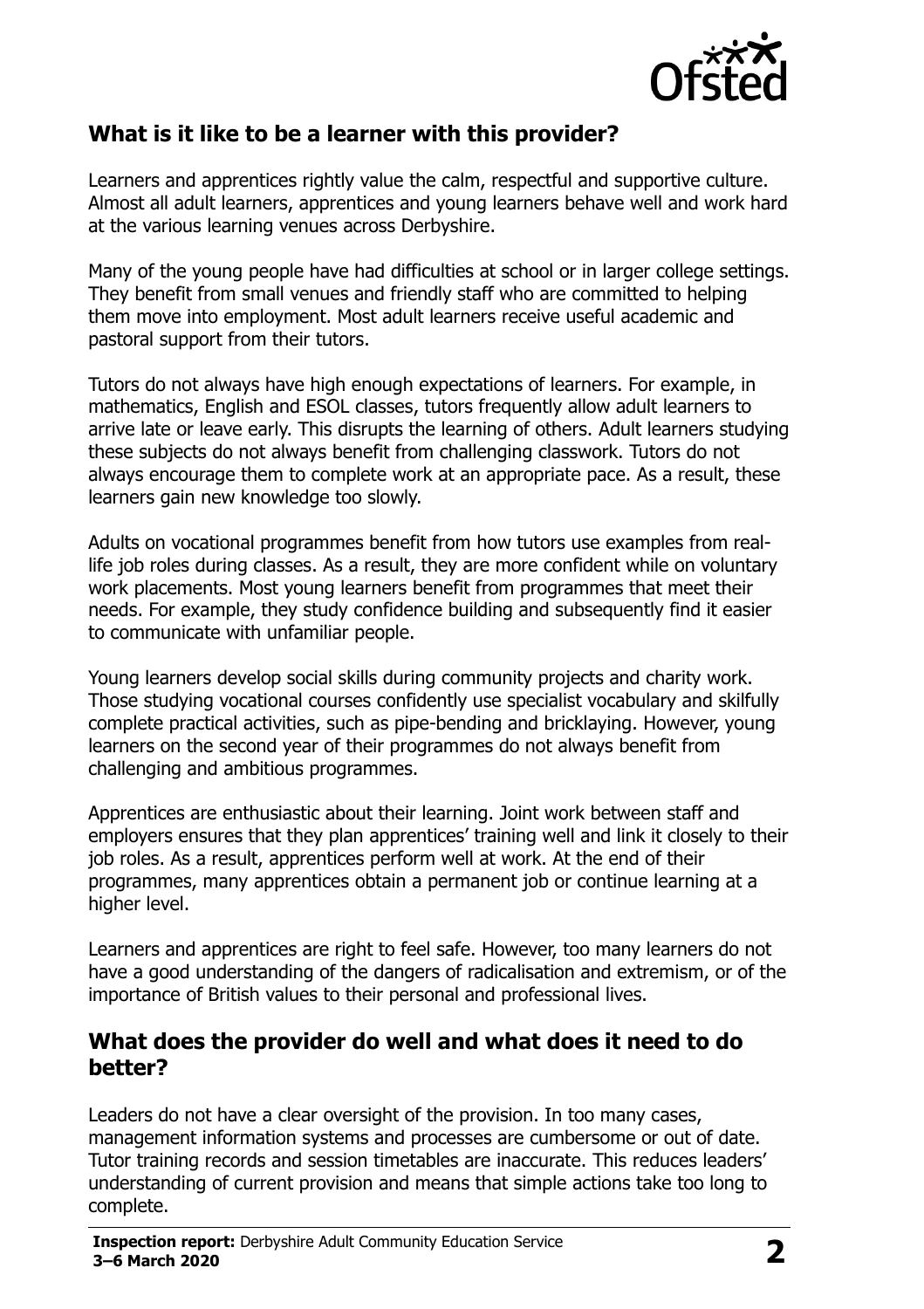

Actions to improve quality are too detailed to be useful to managers and teachers. As a result, managers and teachers struggle to prioritise the areas that need the most improvement. This means that weaknesses become longstanding. For example, managers have not effectively tackled the issue of low attendance in English, mathematics and information and communication technology (ICT) classes that has been a problem for several years.

Leaders and managers do not know tutors' development needs. Tutors complete mandatory training such as in safeguarding, but leaders and managers do not focus professional development on tutors' teaching skills or subject knowledge. They have introduced a coaching model to support tutor development, but very few coaching sessions take place. Managers do not understand the purpose of these sessions for their tutors. Leaders have trained a team of advanced practitioner coaches to support tutors' development, but they do not make good use of these specialists.

Governors do not have sufficient oversight of the quality of education. Consequently, they do not challenge leaders sufficiently well to improve the weakest areas of provision. Leaders have made improvements to just one of the five recommendations that inspectors made at the previous inspection. Governors' knowledge of safeguarding is not detailed enough.

Leaders and managers have a clear focus on providing education that meets the needs of the local community. For example, they target the provision of English, mathematics, ESOL and ICT programmes in the most economically disadvantaged areas of Derbyshire. Health and well-being programmes support local people experiencing mild to moderate mental health difficulties.

Leaders and managers use local partnerships well to develop the curriculum. Good relationships with job-centre managers ensure that the provision for unemployed people is appropriate. Leaders and managers focus on local employment opportunities through specialised programmes that meet the needs of local employers and of sectors that have job opportunities. Community links have enabled staff to set up other local programmes, such as those for refugees and women who are isolated.

Leaders and managers focus provision for young people on those at risk of not being in education, training or employment. This includes part-time programmes for 14 and 15-year-olds who also receive home schooling. Managers of apprenticeship programmes have worked very effectively with Derbyshire County Council to plan and deliver programmes that meet priority training and employment needs.

Too many learners do not have a thorough understanding of British values. In particular, adult learners cannot relate British values to their personal and working lives. Younger learners' and apprentices' knowledge of British values is inconsistent. For example, business administration apprentices understand the importance of British values well, but adult care apprentices do not understand how democracy, individual liberty and the rule of law relate to their professional and personal lives.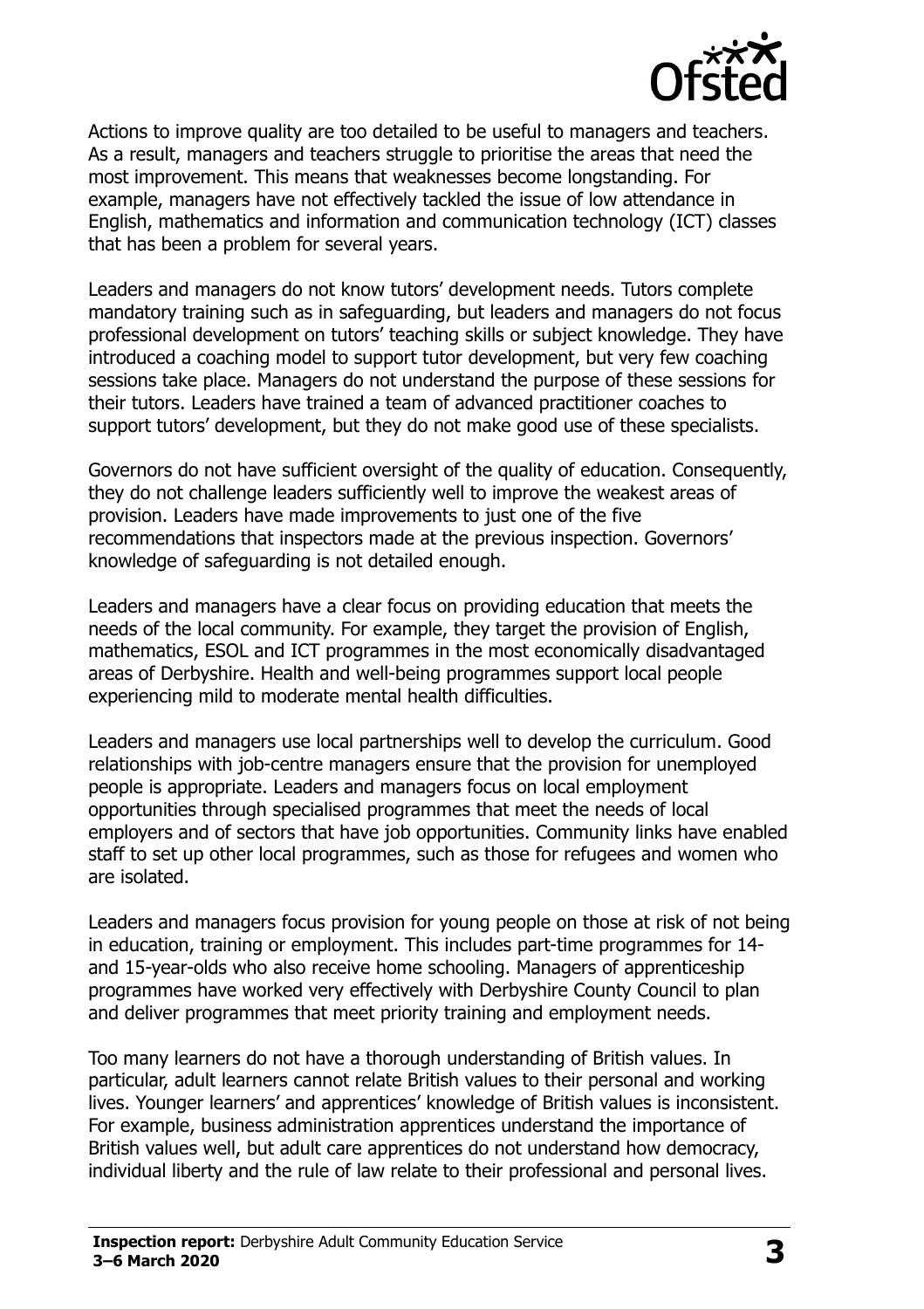

Learners do not understand how to protect themselves from the dangers of extremism and radicalisation. Most have an insufficient understanding of these issues, including the risks within their local areas. Tutors do not plan to include these themes within programmes, other than during induction sessions. Apprentices have a more detailed knowledge of these dangers.

Too few learners receive impartial careers advice. Adult learners in particular do not benefit from careers guidance. Young learners attend work experience and careersrelated group activities, but they do not receive enough individualised guidance on their next steps.

Tutors have appropriate qualifications and professional backgrounds. For example, tutors on the level 2 supporting teaching and learning in schools programmes have considerable experience of classroom teaching and support. They use their knowledge to provide useful practical advice to learners, such as how to improve their use of interactive whiteboards. However, many tutors do not use feedback to develop learners' and apprentices' knowledge. In many cases, tutors record only whether learners and apprentices meet course criteria. As a result, too many learners and apprentices do not develop a more in-depth subject knowledge. A minority of learners do not receive any feedback until well after they submit assignments. Apprentices do not always understand how they can achieve a higher grade.

In most cases, tutors plan learning well so that learners and apprentices develop the knowledge that they need. For example, level 4 higher level teaching assistant learners study government legislation before applying their understanding of this to their own classrooms. Adult learners, looking to find a job, study teamwork and organisational skills before they start work placements. Level 2 adult care apprentices develop their knowledge of human anatomy in realistic work contexts such as through lifting and moving. As a result of such careful planning, learners and apprentices perform well in both work and volunteer roles.

Tutors use activities effectively to enable learners to remember new knowledge. In programmes for young people, tutors regularly use questions to revise topics at the start of lessons. In vocational classes for young people, learners revise important theory points before starting practical tasks. Adult learners on level 3 teaching assistant programmes benefit from frequently revisiting previous material. Learners and apprentices with special educational needs and/or disabilities (SEND) receive appropriate assistance to help them achieve their learning goals. For example, tutors working on programmes for young people direct learning support staff well to ensure that learners with SEND receive enough help. Adult learners benefit from useful in-class adjustments, such as tutors providing pastel paper. This enables them to read print more easily.

Adults who started their programme with low levels of confidence become able to use public transport and council services independently. Adult learners on health and well-being courses learn new skills such as painting and pottery, while reducing their

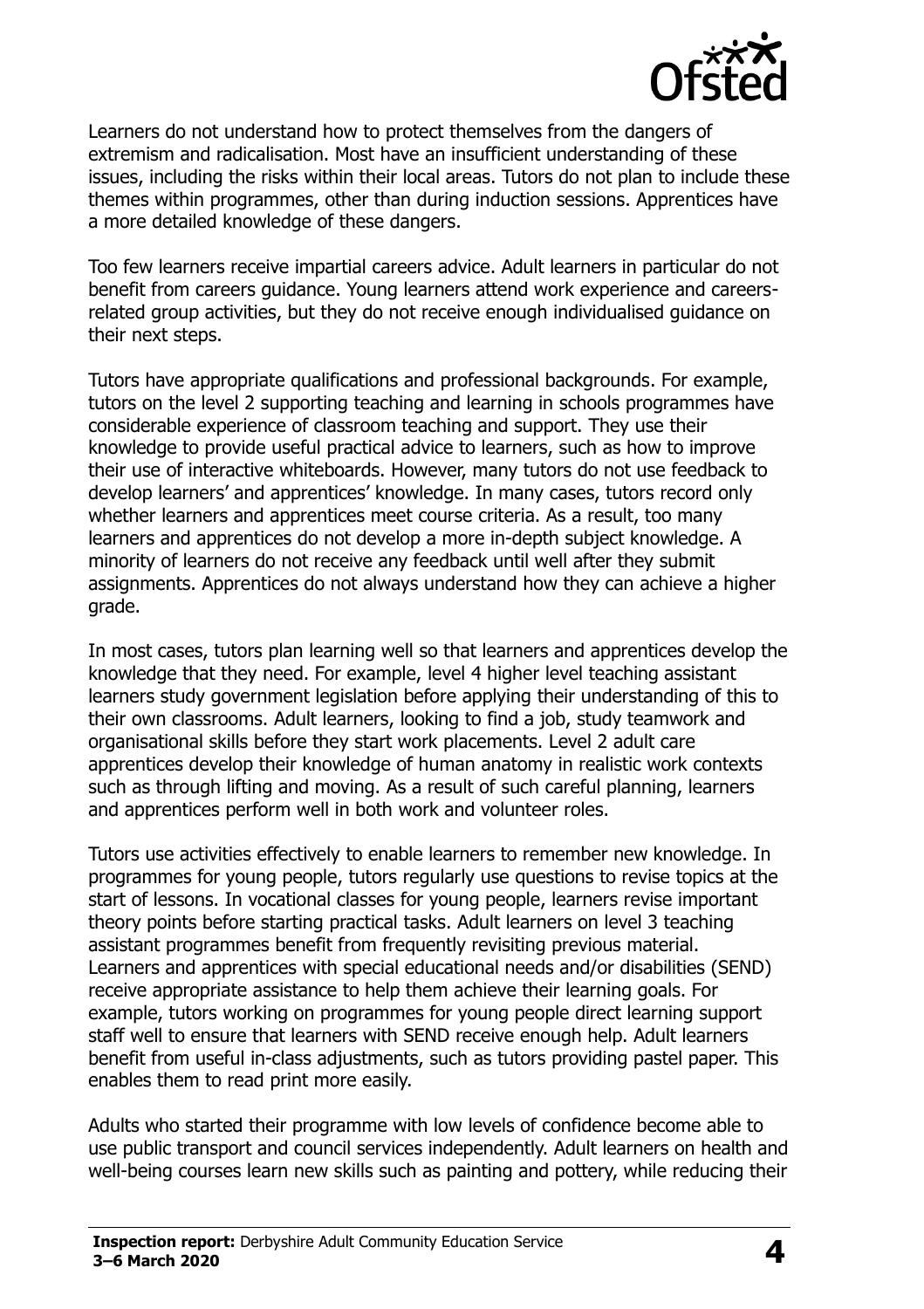

anxiety levels and developing social skills. Apprentices become more confident and resilient after long periods of unemployment.

Most learners and apprentices increase their subject knowledge, develop new skills and pass their qualifications. This enables them to perform more effectively in their current jobs or to improve their chances of finding better jobs. However, tutors do not always have high ambitions for learners, such as for adults on mathematics, English and ESOL programmes. A significant minority of second-year young learners do not develop enough new knowledge. This is because the amount of new information that second-year learners learn varies depending on the location at which they study.

# **Safeguarding**

The arrangements for safeguarding are effective.

Staff receive appropriate and frequent safeguarding training. The designated safeguarding lead (DSL) holds an incident log and a separate record of particularly concerning cases. Although the DSL is aware of the current status of safeguarding issues, recording of updates on the incident log is at times slow. In a few cases, it is difficult to access safeguarding-related information quickly.

Leaders have responded to the risks associated with having 14- and 15-year-olds joining adult learning classes. They have a series of effective procedures and processes in place.

### **What does the provider need to do to improve?**

- Leaders should ensure that managers and tutors understand the priorities for improving the quality of provision. This includes: training for tutors to develop their teaching and subject-specialist skills; ensuring all tutors are ambitious about increasing learners' progress; and using feedback well to support learners' and apprentices' development.
- Leaders, including those from other council departments, must review safeguarding processes to ensure that safeguarding information is up to date and readily available to relevant staff.
- Governors should challenge leaders more effectively to improve the weakest aspects of the provision. Governors should also develop their knowledge of safeguarding.
- Leaders, managers and tutors need to ensure that learners have a firm understanding of the dangers of extremism and radicalisation, particularly within their local contexts.
- Leaders, managers and tutors should ensure that learners have a thorough understanding of the importance of British values to their daily lives.
- Leaders and managers need to ensure that learners benefit from impartial careers guidance.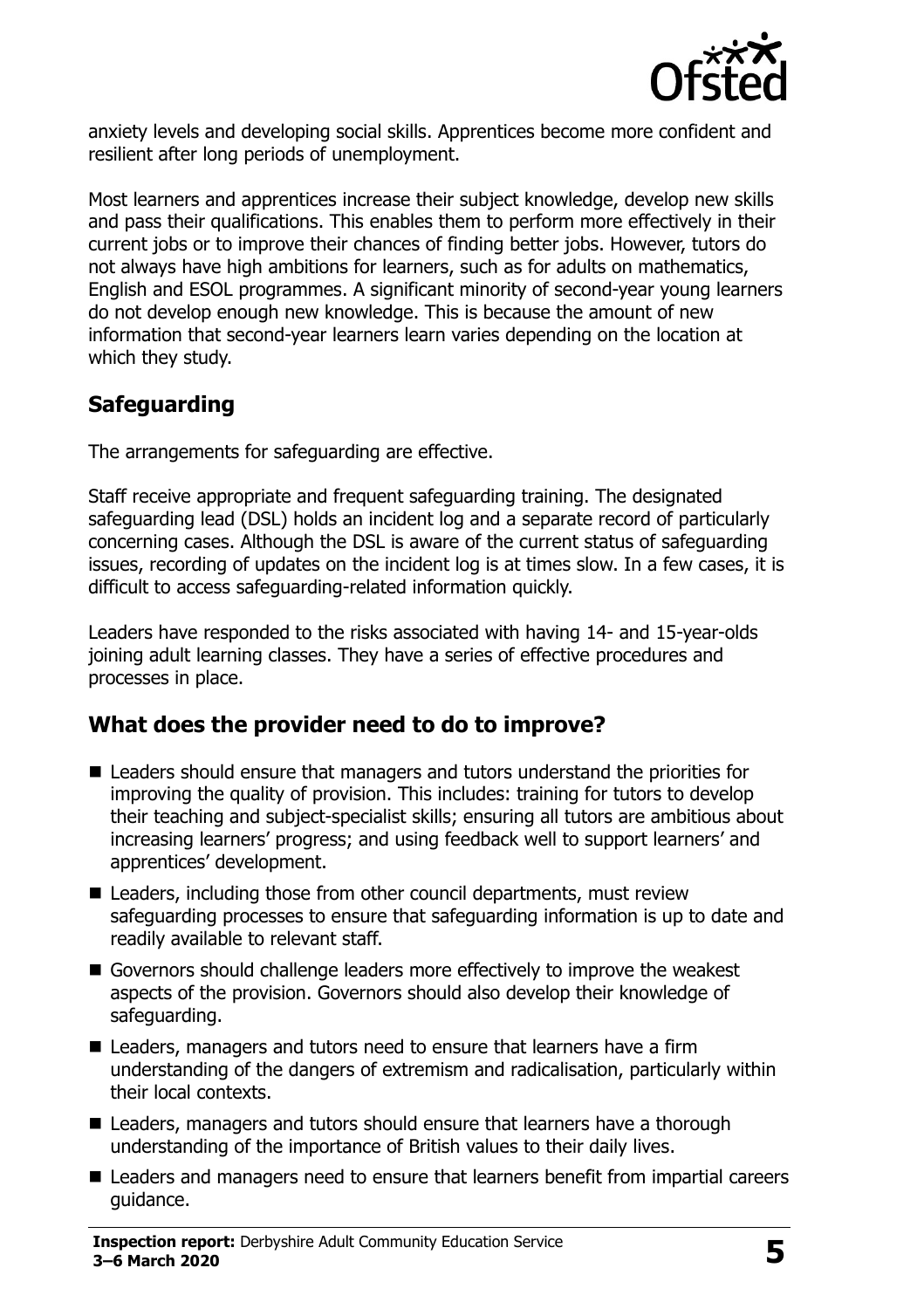

| <b>Provider details</b> |  |
|-------------------------|--|
|-------------------------|--|

| Unique reference number     | 50217                 |
|-----------------------------|-----------------------|
| <b>Address</b>              | <b>Block B</b>        |
|                             | Chatsworth Hall       |
|                             | Chesterfield Road     |
|                             | <b>Matlock</b>        |
|                             | DE4 3FW               |
| <b>Contact number</b>       | 01629 536563          |
| Website                     | www.derbyshire.gov.uk |
| <b>CEO</b>                  | Mark Homer            |
| <b>Provider type</b>        | Local authority       |
| Date of previous inspection | 21-22 June 2017       |
| <b>Main subcontractors</b>  | Chesterfield College  |

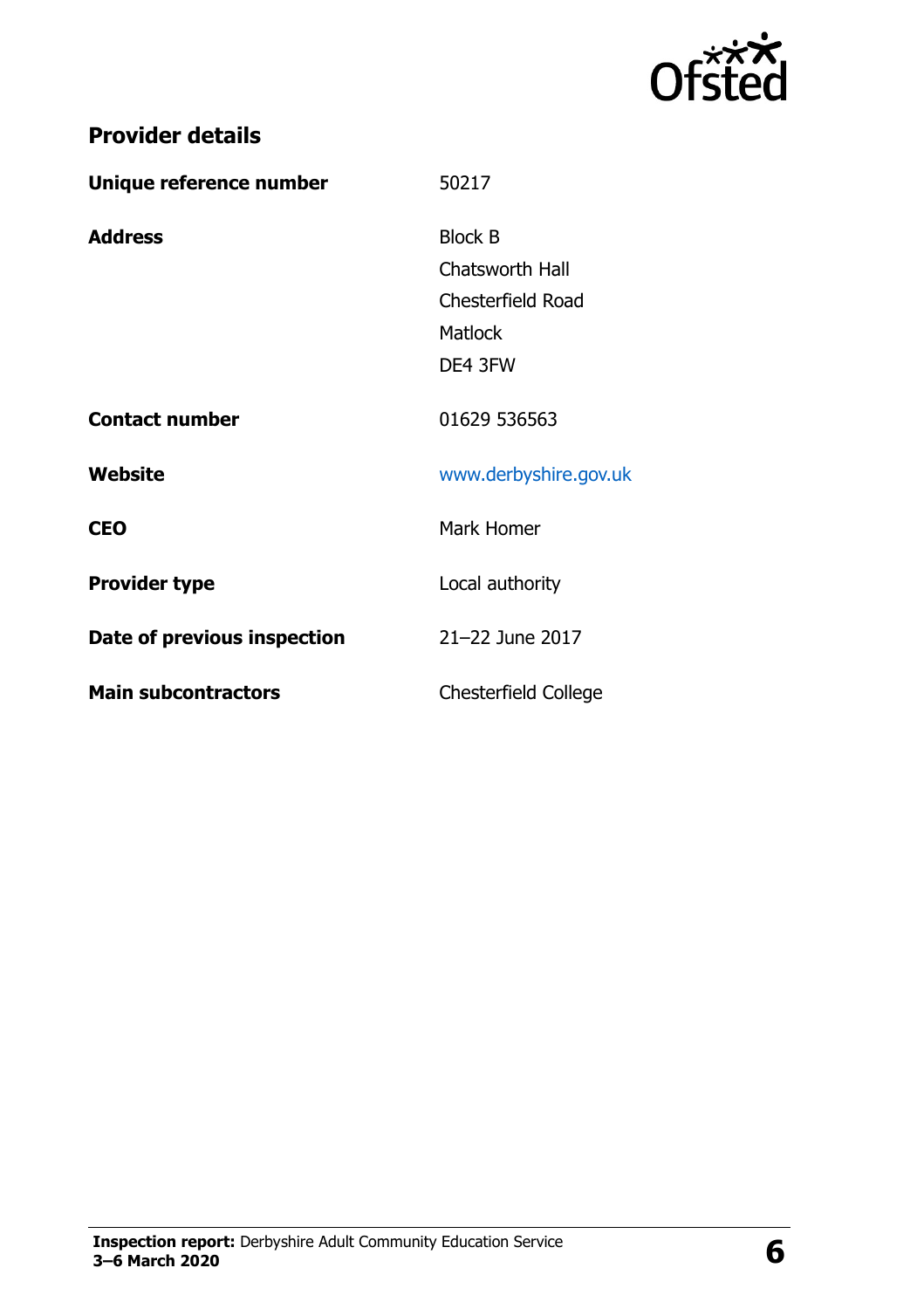

## **Information about this inspection**

The inspection team was assisted by the learning and skills manager (north area), as nominee. Inspectors took account of the provider's most recent self-assessment report and development plans, and the previous inspection report. The inspection was carried out using the [further education and skills handbook](https://www.gov.uk/government/publications/further-education-and-skills-inspection-handbook-eif) and took into account all relevant provision at the provider. Inspectors collected a wide range of evidence to inform judgements including observing learning sessions, scrutinising learners' work, seeking the views of learners, staff and other stakeholders, and examining the provider's documentation and records.

#### **Inspection team**

Saul Pope, lead inspector **Her Majesty's Inspector** Julie Ashton **Her Majesty's Inspector** Julie Gibson Ofsted Inspector Jai Sharda Ofsted Inspector Derek Williams **Ofsted Inspector** Jaswant Mann Ofsted Inspector Georgina Ager **Construction Construction** Construction Of Sted Inspector